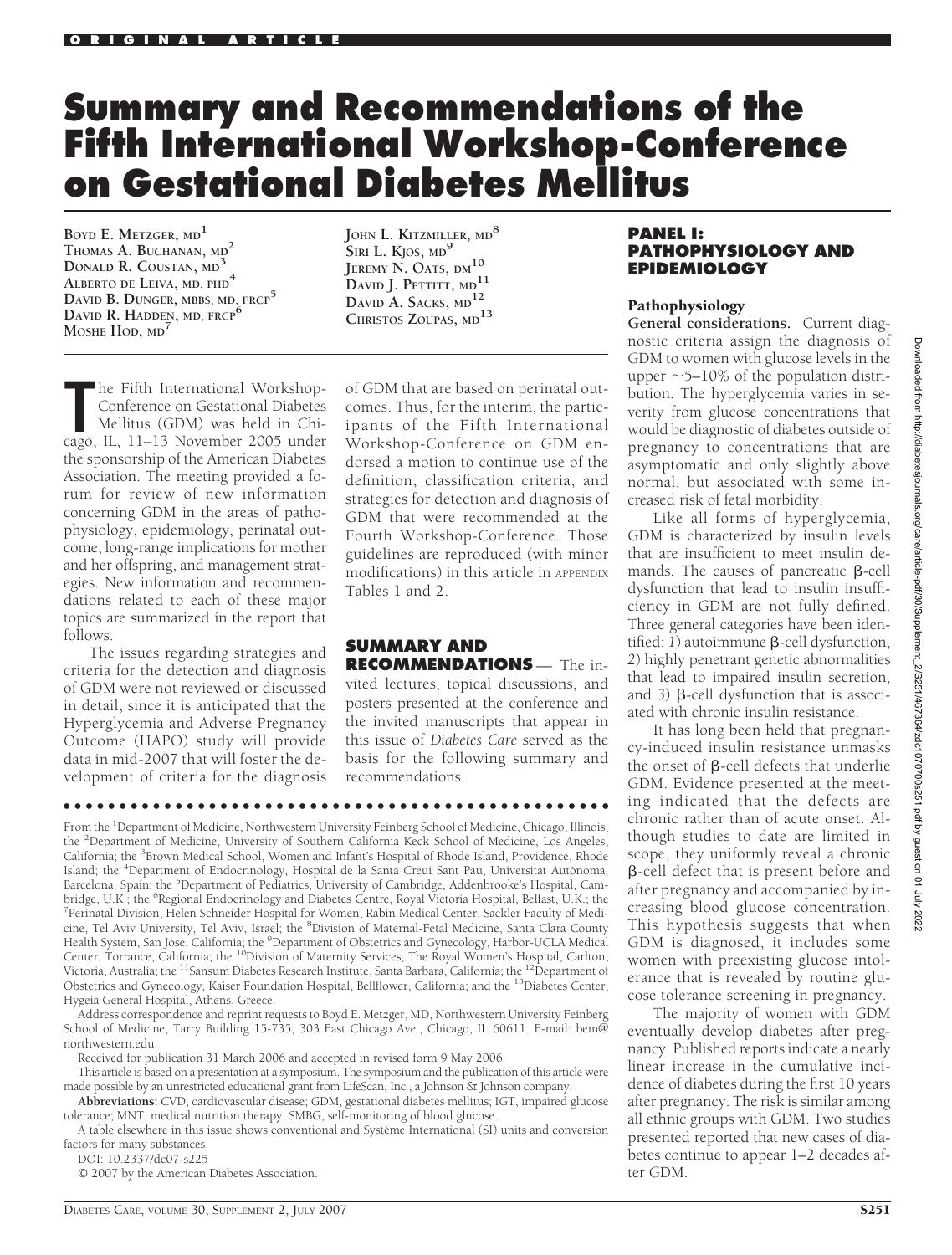#### *Fifth International Workshop-Conference on GDM*

**GDM and insulin resistance.** Two forms of insulin resistance exist in women who develop GDM. The first is the physiological insulin resistance of late pregnancy. Evidence presented suggests the postreceptor mechanisms that contribute to the insulin resistance of normal pregnancy appear to be multifactorial, but are exerted in skeletal muscle at the  $\beta$ -subunit of the insulin receptor and at the level of insulin receptor substrate-1. In addition, increased free intracytoplasmic  $p85\alpha$  subunit of phosphatidylinositol 3-kinase appears to be involved. These alterations in insulin signaling may contribute to reduced insulin-mediated glucose uptake in skeletal muscle, a major tissue for whole-body glucose disposal. Insulin resistance abates soon after pregnancy, and the signaling changes have returned to normal within 1 year postpartum in women with normal glucose tolerance. These findings suggest that the insulin resistance is driven by pregnancy-induced factors, with placental growth hormone and tumor necrosis factor- $\alpha$  currently being the most likely candidates.

The second form of insulin resistance in GDM is a more chronic form that is present before pregnancy and is exacerbated by the physiological changes that lead to insulin resistance during pregnancy. Thus, most women with GDM have a combination of acquired and chronic insulin resistance and are therefore, as a group, slightly more insulin resistant than normal women during late pregnancy. Phosphorylation of insulin receptor tyrosine results in the transmission of the insulin signal to enable glucose uptake. Evidence presented identified a significant decrease in maximal insulin receptor tyrosine phosphorylation in muscle as one potential mechanism for the additional insulin resistance in obese women. Evidence was also presented for a role of increased serine phosphorylation of the insulin receptor and insulin receptor substrate-1, competitively inhibiting insulin receptor substrate-1 tyrosine phosphorylation and further inhibiting downstream insulin signaling.

GDM and pancreatic  $\beta$ -cell function. Compared with women with normal glucose tolerance, those with GDM have lower insulin secretion for their degree of insulin resistance. Over the long term (i.e., years), insulin secretion deteriorates in relation to chronic insulin resistance, leading to progressive hyperglycemia and predominantly type 2 diabetes. In a Latino population of women with prior

GDM, this deterioration has been slowed or arrested by treatment of insulin resistance, which takes advantage of shortterm insulin sensitivity secretion changes to reduce insulin secretory demands on --cells. In the Diabetes Prevention Program, lifestyle intervention and therapy with metformin also improved insulin sensitivity and preserved  $\beta$ -cell function in women with or without previous GDM.

Whereas most women who develop  $GDM$  have evidence for  $\beta$ -cell dysfunction related to chronic insulin resistance, an important minority do not. Some of these women appear to have autoimmune --cell dysfunction. Evidence was presented for the presence of cytoplasmic islet cell antibodies and antibodies directed against GAD65, the membrane tyrosine phosphatase, and insulin in some women with GDM. These autoantibodies have also been used to identify individuals at high risk for the development of autoimmune diabetes in other settings, such as in first-degree relatives of subjects with classic type 1 diabetes. The frequency of such autoimmunity tends to parallel the frequency of type 1 diabetes in a given ethnic group. These findings suggest that autoimmune  $\beta$ -cell problems and related hyperglycemia represent a specific biological subtype of GDM that is distinct from insulin resistance and type 2 diabetes. Women with this subtype of GDM have clinical characteristics that are typically considered to impart a low risk of GDM (lean, Caucasian). Autoimmune GDM should be suspected in such patients. They may experience relatively rapid metabolic deterioration during or after pregnancy, so they require more aggressive follow-up. No specific diseasemodifying therapies are currently available for autoimmune GDM.

**Genetics of GDM.** Monogenic forms of diabetes such as maturity-onset diabetes of the young (MODY; autosomal dominant inheritance) and mitochondrial diabetes (maternal inheritance, often with other clinical manifestations) appear to contribute in a relatively minor way (5% of cases) to GDM. These conditions generally have a young age at onset and relatively mild hyperglycemia, at least initially, so they may be detected by the routine glucose screening that is commonly practiced in pregnancy. The genes involved in these subtypes of diabetes and GDM appear to have important effects on --cell function, and patients often do not have evidence of chronic insulin resistance. Clinical suspicion of these subtypes

is based on lack of clinical evidence for insulin resistance, coupled with a suggestive family history. Diagnosis requires genotyping that has recently become available for clinical practice.

The contribution of genetics to other forms of GDM is not well established. The sparse data that are available suggest modest heritability but are confounded by incomplete case ascertainment. Nonetheless, the autoimmune and insulinresistant forms of diabetes outside of pregnancy, diseases for which GDM is often a precursor, are heritable, and some contributory genetic variants have been defined. Evidence was presented that some of the variants may contribute to GDM or its physiological phenotypes (insulin resistance,  $\beta$ -cell dysfunction), but the studies to date are relatively small, as are the potential genetic contributions.

## The placenta in GDM

The placenta serves as the primary interface between the mother and fetus. Alterations in placental transport functions can modify the impact of maternal metabolic abnormalities of GDM on the developing fetus. Evidence presented that was obtained from human term placentas studied in vitro indicates that placental glucose transport and metabolism are normal in GDM pregnancies, despite increased glucose fluxes from mother to fetus that result from increased glucose concentrations on the maternal side. Transfer and metabolism of other maternal nutrients (e.g., lipids, amino acids, micronutrients) in GDM are not yet well characterized. The placenta is a rich source of steroids, lipid-derived molecules, and peptides that can directly affect maternal metabolism and fetal development. Increased expression and production of cytokines such as  $TNF-\alpha$ , interleukin-6, and leptin by placentas from women with GDM could be relevant to the development of exaggerated insulin resistance in pregnancies complicated by GDM. Evidence was presented that insulin from the fetus can modify placental gene expression, glycogen deposition, and vascular expansion. These findings reveal a potential role of the fetus in regulating placental function but do not indicate whether fetal influences mitigate or exaggerate the impact of GDM on fetal development.

**Recommendations for future research.** The following topics were identified as important opportunities for research: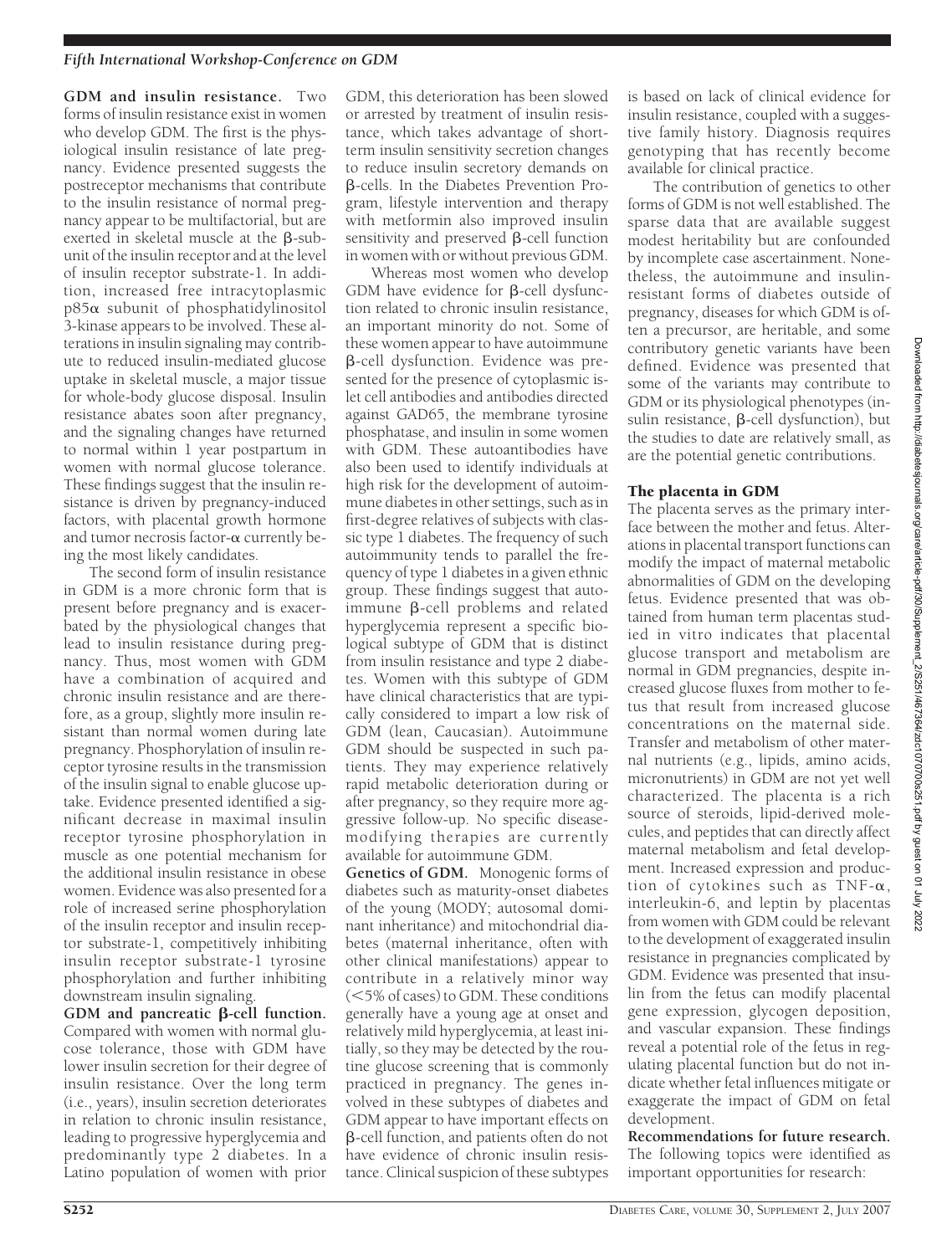- Pancreatic β-cell function: 1) research into the effect of pregnancy on  $\beta$ -cell autoimmunity, the clinical utility of antibody screening, and the development of disease-modifying therapies of autoimmune GDM; *2*) development of effective disease-modifying strategies (e.g., to preserve  $\beta$ -cell function); and *3*) tailoring interventions to subsets of patients with specific genetic or pathophysiological abnormalities.
- Mechanisms of insulin resistance: *1*) explore later steps in the insulin-signaling pathway; *2*) identify the primary cellular triggers that lead to reduced insulin signaling in normal pregnancy and GDM; *3*) examine the effects of placental products (e.g., cytokines and placental growth hormone) and the influence of maternal fat accumulation and fatty acids on insulin sensitivity; and *4*) consider ethnic, nutritional, and environmental influences on fat distribution and adipose tissue biology that may play important roles in the development of insulin resistance.
- Studies of genotype-phenotype relationships, gene-environment interactions, and pre-diabetic phenotypes with primary focus on genetics within specific subtypes of GDM and within or between ethnic groups, rather than on GDM in general because of the biological heterogeneity of GDM. Pharmacogenetic studies may also be relevant to development of strategies for prevention of diabetes after GDM.
- In the placenta of GDM study: *1*) placental structure and function before 20 weeks' gestation, where the maternal environment of GDM could alter placental development and function with consequences for fetal growth and development later in gestation; *2*) placental metabolism and transfer of nonglucose nutrients, especially lipids; *3*) fetal-placental crosstalk to better characterize fetal signals that alter placental growth and function; and *4*) the role of placental cytokines as potential modulators of fetal fat accretion or metabolic programming (e.g., appetite regulation,  $\beta$ -cell function).

## Epidemiology

**Current observations.** In recent years, there has been a global increase in the prevalence of both obesity and type 2 diabetes. Recent reports provide convincing evidence for an increasing prevalence of GDM in the U.S. as well. Multivariate analyses that were reviewed at the conference demonstrated an increase in GDM within ethnic groups as well as an apparent disproportionate increase in the prevalence of GDM among younger, compared with older, pregnant women. Determining whether, and to what extent, a concurrent increase in prevalence of GDM has occurred globally is made difficult by a number of confounders including lack of uniformity in glucose tolerance testing (glucose load, glycemic thresholds, and number and timing of test results required to define GDM). Another is the variation in the prevalence of GDM associated with maternal age and ethnicity.

Causal factors for the apparent increase in GDM are likely to be multiple, including the prevalence of obesity, particularly in youth (due to low levels of physical activity and high levels of caloric intake) and improved survival of female infants whose birth weights were at the extremes of the normal range. As adults, the latter individuals have altered insulin action and/or insulin secretory capacity that may predispose them to the development of GDM. Birth weight history may be a valuable aid in risk assessment for GDM (APPENDIX Table 1).

## **Recommendations for the future**

- Diagnostic criteria and definitions: *1*) clinical translation of Hyperglycemia and Adverse Pregnancy Outcome (HAPO) study results regarding diagnostic criteria for GDM is of a high priority, and *2*) standardize definitions of maternal weight gain and fetal phenotype to facilitate the study of factors that influence fetal growth, perinatal morbidity, and long-term development of offspring of GDM mothers.
- Studies of GDM incidence: Such studies are of high priority and should include the following: *1*) data from populations throughout the world and concurrent correlation with pregnancy outcome; *2*) determining if the relationship between the globally occurring weight increase in women of reproductive age is causal for, or a concomitant of, glucose intolerance in pregnancy; *3*) clarification of reasons for different rates of increase in incidence of GDM in different ethnic groups and whether their geographical location plays an important role; and *4*) studies of the influence of socioeconomic factors, social deprivation, stress, and/or depression on GDM incidence, care, and outcome.
- Risk factors for GDM: Identification of other potentially alterable factors that put women at risk for the development

of GDM is important for developing clinical strategies for its prevention.

#### **PANEL II: THERAPEUTIC INTERVENTIONS DURING PREGNANCY**

## Perinatal implications

Identification and intensive management of GDM are associated with a decrease in mortality and morbidity in infants. With appropriate therapy, the likelihood of intrauterine fetal death is not detectably higher than in the general population. Morbidity can be increased, however, and this is likely to remain an issue until optimal management of the altered intrauterine environment is understood and appropriate interventions are implemented.

Excessive fetal growth remains an important perinatal concern in GDM. Maternal hyperglycemia continues to be viewed as the primary determinant of increased fetal growth via delivery of glucose to the fetus, which leads to fetal hyperinsulinemia. Other factors influencing growth include nutrients such as amino acids and lipids, specific growth factors, placental function, and the fetal response to a given nutrient environment. Fetal growth in women with GDM is typically monitored antenatally by ultrasound scan, and diabetes-related macrosomia is characterized by disproportionately increased growth of the abdominal circumference. Risk of macrosomia (variously defined as largefor-gestational-age or birth weight  $≥$ 4,000/4,250/4,500 g) is great when GDM is not recognized or is treated casually. Consequences of excessive fetal growth include birth trauma, maternal morbidity from operative delivery, and possible lifelong increased risks of glucose intolerance and obesity in the offspring. The cesarean delivery rate is increased in patients with GDM, in part to avoid birth trauma. Some reports suggest that overtreatment of GDM resulting in sustained levels of glucose that are below the normal range may lead to small-forgestational-age infants (variously defined as  $10$ th or  $5th$  percentile of birth weight for gestational age and sex).

Other neonatal morbidities that potentially occur more frequently in infants of women with GDM include hypoglycemia, hyperbilirubinemia, hypocalcemia, erythremia, and poor feeding. Prevalence and severity of morbidities depend on gestational age at delivery as well as on metabolic factors. GDM with onset in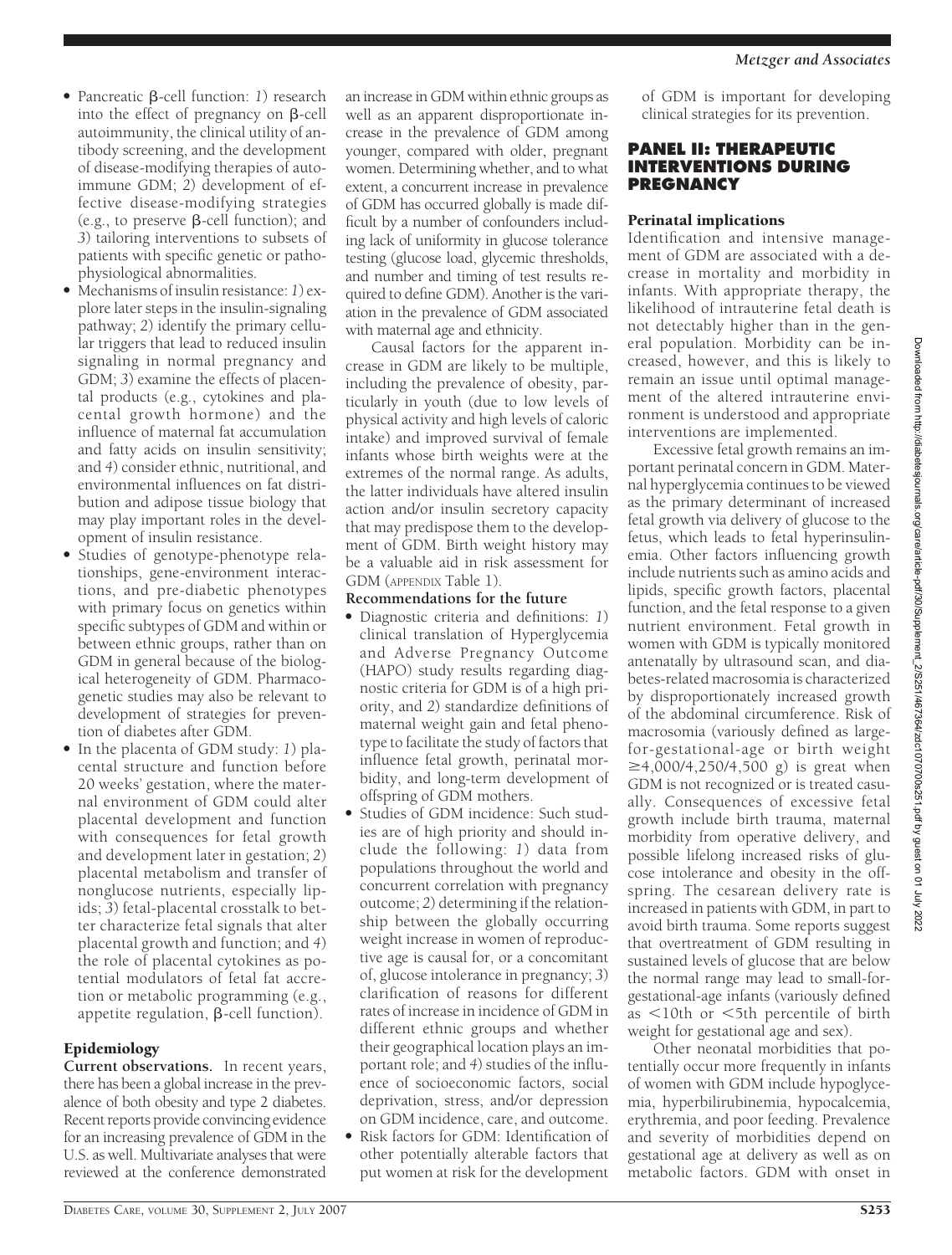| Table 1-Ambulatory glucose values in pregnant women with normal glucose tolerance |  |  |
|-----------------------------------------------------------------------------------|--|--|
|                                                                                   |  |  |

| Study                  | Subjects $(n)$ | Fasting          | Postprandial<br>$(60 \text{ min})$ | Postprandial (peak) |
|------------------------|----------------|------------------|------------------------------------|---------------------|
| Paretti et al. $(3)^*$ | 51             | $69(57-81)$      | $108(96 - 120)$                    |                     |
|                        |                | $3.8(3.2 - 4.5)$ | $6.0(5.3-6.7)$                     |                     |
| Yogev et al. $(2)$ †   | 57             | $75(51-99)$      | $105(79 - 131)$                    | $110(68-142)$       |
|                        |                | $4.2(2.8-5.5)$   | $5.8(4.4 - 7.3)$                   | $6.1(3.8-7.9)$      |

Data are conventional and SI units (95% CI). \*Glucose measured by capillary glucose meter with values adjusted to reflect plasma concentration (3). †Values obtained by continuous monitoring of interstitial fluid (2).  $\text{\textsterling}$  The time of the "peak" postprandial glucose concentration = 70 min (44–96).

mid-pregnancy or later pregnancy is not associated with an increased prevalence of congenital malformations. However, GDM diagnosed with elevated fasting plasma glucose  $(>120 \text{ mg/dl})$ ,  $>6.7$ mmol/l) or  $A1C \ge 7.0\%$ , especially when detected early in pregnancy, possibly represents preexisting type 2 diabetes and is associated with a rate of anomalies that is higher than that found in the general obstetrics population.

Whether intensive management of GDM may also provide benefit to the mothers by reducing preterm labor, preeclampsia, maternal birth trauma, or postpartum complications is being addressed by ongoing clinical trials. A recently reported randomized controlled trial of GDM management (intervention) versus routine prenatal care (no intervention) of women with GDM showed less preeclampsia but a higher rate of induction of labor with intervention, as well as improved postpartum maternal health status including less depression (1).

## Metabolic management during pregnancy

In the randomized controlled trial recently reported by Crowther et al. (1), it was found that treating GDM (mean values in the diagnostic 75-g oral glucose tolerance test: fasting plasma glucose 86  $\pm$ 13 mg/dl  $[4.8 \pm 0.7 \text{ mmol/l}]$ ; 2-h 140-198 mg/dl [7.8–11.0 mmol/l]) significantly reduced the likelihood of serious neonatal morbidity compared with routine prenatal care. Treatment included individualized medical nutrition therapy (MNT), daily self-monitoring of blood glucose (SMBG), and insulin when needed (20%). Similar randomized controlled trials are in progress. Pending their conclusion, based on the Crowther et al. randomized controlled trial, as well as other lower-level data on pregnancy outcome in untreated GDM, diagnosis and management of GDM are supported (preferably with onset of treatment by 30

weeks' gestation). Attention should be paid to minimizing untoward effects of labeling women with GDM such as increased cesarean sections and neonatal intensive care unit admissions.

## Goals and surveillance

**Maternal glycemia.** It is important to have normative data when formulating therapeutic goals. Evidence presented at the conference from ambulatory continuous glucose monitoring of interstitial fluid in nondiabetic pregnancies indicates that the mean of peak postprandial glucose concentration approximates  $110 \pm 16$ mg/dl  $(6.1 \pm 0.9 \text{mmol/l})$  and that there is substantial intra- and intersubject variation of the time to the peak glucose excursion after starting the meal (range 45–120 min) (2). These normative values are similar to those found in a prospective study of ambulatory fingerstick capillary glucose monitoring in normal pregnant women (adjusted for plasma) (Table 1) (3).

Specific glucose values used as "upper boundary" treatment targets in clinical trials in GDM include capillary blood glucose in the following ranges: fasting 90–99 mg/dl (5.0–5.5 mmol/l), 1-h postprandial blood glucose  $\leq$ 140 mg/dl (7.8 mmol/l), or 2-h postprandial blood glucose  $\langle 120-127 \text{ mg/dl}$  ( $\langle 6.7-7.1 \rangle$ mmol/l). The trials achieved satisfactory clinical outcomes, including frequency of fetal macrosomia  $\leq 11\%$ , suggesting that the treatment targets were appropriate. However, there are no data from controlled trials of lower versus higher targets or 1-h versus 2-h postprandial testing to identify ideal goals for prevention of fetal risks. There was consensus that the recommendations of the Fourth International Workshop-Conference on GDM to maintain maternal capillary glucose concentrations at  $\leq$ 96 mg/dl ( $\leq$ 5.3 mmol/l) in the fasting state,  $\langle 140 \rangle$  mg/dl ( $\langle 7.8 \rangle$ mmol/l) at 1 h, and  $\langle 120 \text{ mg/dl} \rangle$  ( $\langle 6.7 \rangle$ mmol/l) 2 h after starting the meal need

not be revised until data addressing optimal goals are available. Evidence from observational studies suggests that when mean capillary glucose levels in GDM are maintained at  $\leq$ 87 mg/dl ( $\leq$ 4.8 mmol/l), there is an increased likelihood of smallfor-gestational-age infants.

Daily SMBG, using meters (preferably with memory capability) appears to be superior to less frequent monitoring in the clinic for detection of glucose concentrations that may warrant intensification of therapy beyond individualized MNT. Many providers decrease the frequency of SMBG when MNT is successful in achieving goals for metabolic control; available data do not address such issues as the duration of good control sufficient to reduce the frequency of SMBG or the appropriate frequency of testing in GDM that is well controlled on MNT. New technologies for glucose surveillance should enable future research to determine optimal goals for metabolic control. When alternate site testing is used, consideration should be given to the lag time for changes in postprandial glucose concentration when compared with fingerstick capillary glucose testing. Validation of the accuracy of patients' monitoring techniques is also essential.

**Ultrasound measurement of fetal abdominal circumference.** Assessing the fetal response to maternal GDM by ultrasound measurement of fetal abdominal circumference starting in the second and early third trimesters and repeated every 2–4 weeks can provide useful information (in combination with maternal SMBG levels) to guide management decisions. Evidence reviewed at the conference from randomized controlled trials indicates that modification of metabolic management based on fetal growth measurements may improve perinatal outcome or at least be equivalent to standard intensified management. Less intensified management may be allowed with normal growth (fetal abdominal circumference  $\leq 75$ th percentile for gestational age), although the consensus was that some SMBG should be continued. Lower targets for glycemic control may be selected when size of the fetal abdomen is excessive, or pharmacological therapy can be added or intensified if a large abdominal circumference is detected despite seemingly good glycemic control. For this approach to be effective in clinical practice, attention should be given to the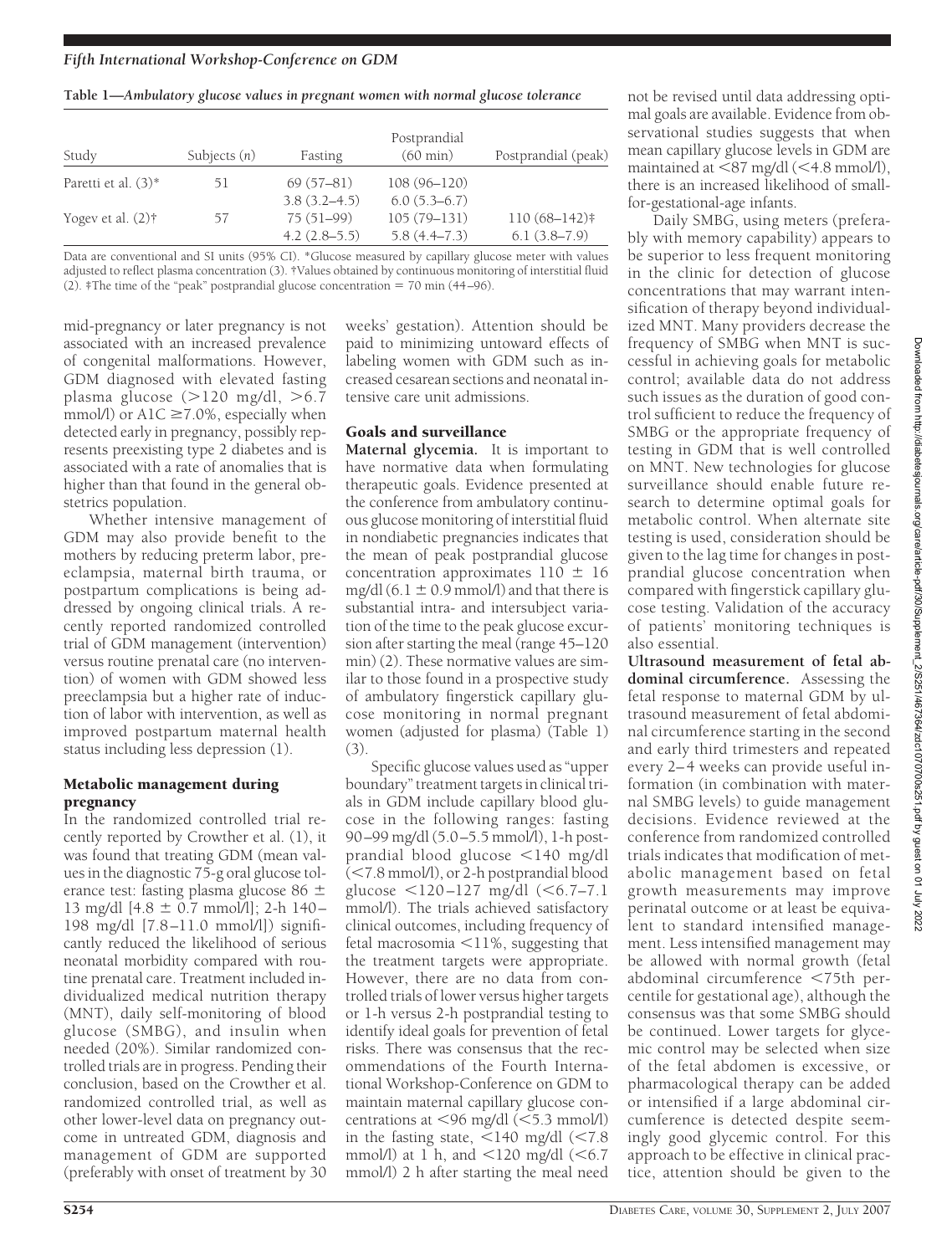accuracy of the measurements of fetal size and maternal glucose.

**Other methods of surveillance.** Urine ketone testing has been recommended in GDM patients with severe hyperglycemia, weight loss during treatment, or other concerns of possible "starvation ketosis." Fingerstick blood ketone testing is available and is more representative of laboratory measurements of --hydroxybutyrate. However, the effectiveness of ketone monitoring (urine or blood) in improving fetal outcome has not been tested. Insufficient data are available to determine whether measurement of glycosylated hemoglobin or other circulating proteins is of value in the routine management of GDM. Psychosocial assessment of women with GDM is encouraged to detect issues such as depression, eating disorders, stress, and anxiety that can block effective response to prescribed treatment. Many patients will need support to be able to cope with the requirements of intensified care; however, the most effective approaches have not yet been defined.

## MNT and planned physical activity

MNT is the cornerstone of treatment for GDM. However, relatively little information is available to allow evidence-based recommendations regarding specific nutritional approaches such as total calories and nutrient distribution to the management of GDM. The food plan should be designed to fulfill minimum nutrient requirements for pregnancy set by the Institute of Medicine and to achieve glycemic goals without inducing weight loss or excessive weight gain. Adequate energy intake that provides appropriate weight gain is recommended during pregnancy. For overweight and obese women with GDM, modest energy and carbohydrate restriction may be appropriate. Ketonemia from starvation ketosis should be avoided.

MNT is best prescribed by a registered dietitian or qualified individual with experience in the management of GDM. Food plans should be culturally appropriate and individualized to take into account the patient's body habitus, weight gain, and physical activity and modified as needed throughout pregnancy to achieve treatment goals. Adjusting the amount and type of carbohydrate to achieve the target for postprandial glucose concentrations is an important part of the treatment regimen. Training patients in "carbohydrate counting," use of food records, and testing postprandial

fingerstick capillary blood glucose can facilitate this goal. Nutrition interventions for GDM should emphasize overall healthy food choices, portion control, and cooking practices that can be continued postpartum and may potentially help prevent later diabetes, obesity, cardiovascular disease (CVD), and cancer. Training patients for subsequent lifestyle modifications aimed at losing weight and increasing physical activity are recommended.

In normal pregnancy, expected weight gain varies according to the prepregnancy weight. The Institute of Medicine report (4) recommended a relatively small gain during pregnancy of  $\geq 7$ kg or 15 lb for patients who are obese  $(BMI \geq 30 \text{ kg/m}^2)$  and a proportionally greater weight gain (up to 18 kg or 40 lb) for patients who are underweight (BMI  $\leq$ 18.5 kg m<sup>2</sup>) at the onset of pregnancy. However, there are no data on optimal MNT and weight gain for women with GDM. Furthermore, many individuals have reached or exceeded their prepregnancy-based weight gain target before the diagnosis of GDM is made. By contrast, some obese women will not gain much weight in spite of good nutritional intake, and fetal growth is usually normal. Excess gestational weight gain can be associated with fetal macrosomia and unhealthy maternal postpartum weight retention. Plotting weekly body weights on a weight gain grid specific to BMI classification is encouraged to facilitate recognition of inadequate or excess weight gain.

Planned physical activity of 30 min/ day is recommended for all individuals capable of participating. Advising GDM patients to walk briskly or do arm exercises while seated in a chair for at least 10 min after each meal accomplishes this goal. Safety precautions on use of exercise during pregnancy have been published. Regular aerobic exercise with proper warm-up and cool-down has been shown to lower fasting and postprandial glucose concentrations in several small studies of previously sedentary individuals with GDM.

## Intensified metabolic therapy

Patients who fail to maintain glycemic goals or who show signs of excessive fetal growth should receive treatment in addition to standard nutritional management. Treatment with insulin has been used most frequently in such circumstances. There are no data demonstrating superiority of a particular insulin or insulin analog regimen in GDM. It is recommended

that insulin administration be individualized to achieve the glycemic goals stated above.

**Human insulin.** This is the least immunogenic of commercially available preparations, but the rapid-acting insulin analogs, lispro and aspart, develop antibodies at rates and titers that are comparable to human regular insulin. No reports of glulisine use in pregnancy are available. Using insulin preparations of low antigenicity minimizes the transplacental transport of insulin antibodies. Of the three rapid-acting insulin analogs, lispro and aspart have been investigated in pregnancy, demonstrating clinical effectiveness, minimal transfer across the placenta, and no evidence of teratogenesis. These two insulin analogs both improve postprandial glucose excursions compared with human regular insulin and may be associated with lower risk of delayed postprandial hypoglycemia. A randomized controlled trial of 322 subjects with type 1 diabetes found similar safety in the use of aspart insulin compared with regular human insulin (5). Randomized controlled trials have not been carried out using long-acting insulin analogs of any type in diabetic pregnant women (insulin glargine, insulin detemir). Thus, human NPH insulin as part of a multiple injection regimen should be used for intermediateacting insulin effect in GDM.

**Oral antihyperglycemic agents.** Of the sulfonylurea family of drugs, only glyburide (glibenclamide) has been demonstrated to have minimal transfer across the human placenta (4% ex vivo) and has not been associated with excess neonatal hypoglycemia in clinical studies. There is evidence from one randomized controlled trial during pregnancy (6) and several supporting observational studies that glyburide is a useful adjunct to MNT/ physical activity regimens when additional therapy is needed to maintain target glucose levels. Glyburide action must be carefully balanced with meals and snacks to prevent maternal hypoglycemia (as with insulin therapy). There is some evidence that glyburide may be less successful in obese patients or those with marked hyperglycemia earlier in pregnancy. As with MNT/physical activity and insulin regimens, SMBG and fetal measurements of abdominal circumference or other parameters of fetal size need to be followed closely in women using glyburide.

*Metformin* does cross the placenta, and at present there is no evidence to recommend metformin treatment for GDM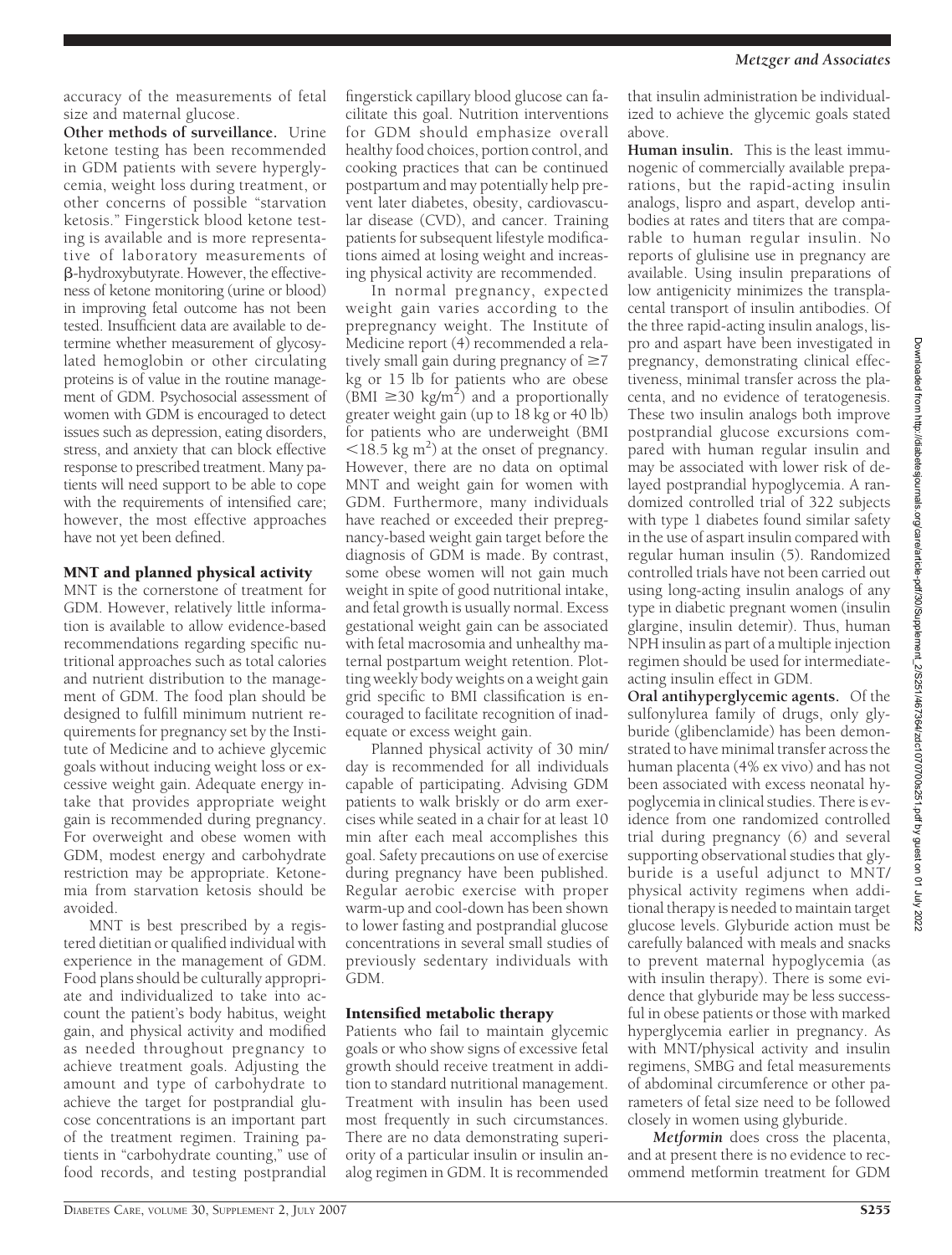#### *Fifth International Workshop-Conference on GDM*

except in clinical trials, which should include long-term follow-up of infants. Metformin has been used in women with polycystic ovarian syndrome to improve fertility and decrease the spontaneous abortion rate, and in nonrandomized studies, its use has been continued throughout pregnancy. However, two randomized trials demonstrated a lowering of the spontaneous abortion rate, even when metformin was discontinued as soon as pregnancy was diagnosed. There is insufficient evidence that metformin prevents GDM.

 $Acarbose$ , an  $\alpha$ -glucosidase inhibitor, is poorly absorbed from the gastrointestinal tract, and two preliminary studies have suggested efficacy in reducing postprandial glucose excursions in GDM, but with the expected high frequency of abdominal cramping. A small proportion of this drug may be absorbed systemically, and safety and potential transplacental passage have not been fully evaluated.

Use of thiazolidinediones, glinides, and glucagon-like peptide 1 agonists during pregnancy is considered experimental. There are no controlled data available in pregnancy, and one study reported that rosiglitazone crossed the human placenta at 10–12 weeks' gestation, with fetal tissue levels measured at about half of maternal serum levels. Ex vivo human placental perfusion studies of glucagonlike peptide 1 agonist detected minimal levels on the fetal side.

## Obstetric management

**Fetal surveillance.** Fetal ultrasound screening for congenital anomalies is recommended for women with GDM who present with A1C  $\geq 7.0\%$  or fasting plasma glucose  $>120$  mg/dl ( $>6.7$ mmol/l) as an increased risk of major congenital malformations has been reported in such pregnancies. Use of ultrasound measurements to detect fetal macrosomia as a guide to GDM treatment is considered above (GOALS AND SURVEILLANCE). Type and frequency of surveillance for fetal well-being and its frequency should be influenced by the severity of maternal hyperglycemia or the presence of other adverse clinical factors. Mothers with GDM should be taught to monitor fetal movements during the last 8–10 weeks of pregnancy and to report immediately any reduction in the perception of fetal movements. Data are not available to demonstrate the optimal application of more intensive fetal monitoring or which method is superior in women with GDM.

No fetal surveillance method is always able to detect fetal compromise. Data are insufficient to determine whether surveillance beyond self-monitoring of fetal movements is indicated in women with GDM who continue to meet the targets of glycemic control with MNT/physical activity regimens alone and in whom fetal growth is appropriate for gestational age. **Maternal surveillance.** The frequency of spontaneous preterm birth may be increased in women with untreated GDM. When otherwise indicated, the use of corticosteroids to enhance fetal lung maturity should not be withheld because of a diagnosis of GDM, but intensified monitoring of maternal glucose levels is indicated and temporary addition or increase of insulin doses may be necessary. The risk of hypertensive disorders is also increased in women with GDM. Measurement of blood pressure and urinary protein is recommended at each prenatal visit to detect the development of preeclampsia.

Based on studies of women with preexisting diabetes, blood glucose monitoring during labor is often used in women with GDM treated with insulin or glyburide to guide correction of maternal hyperglycemia and prevent fetal hypoxia and neonatal hypoglycemia. However, the ideal target glucose concentration during labor has not been established.

#### Timing and route of delivery

There are no data supporting delivery of women with GDM before 38 weeks' gestation in the absence of objective evidence of maternal or fetal compromise. Data are not available to indicate whether or not there is greater risk of perinatal morbidity/mortality in the infants of women with well-controlled GDM if pregnancy is allowed to proceed past 40 weeks' gestation. Nevertheless, it is reasonable to intensify fetal surveillance when pregnancy is allowed to continue beyond 40 weeks' gestation. Some evidence indicates that delivery past 38 weeks can lead to an increase in the rate of large-for-gestational-age infants without reducing the rate of cesarean deliveries.

Amniocentesis for assessment of fetal lung maturity is not indicated in wellcontrolled patients who have indications for induction of labor or cesarean section as long as there is reasonable certainty about the estimation of gestational age. When delivery is necessary at an earlier gestational age for the well-being of mother or fetus, delivery should be effected without regard to lung maturity testing.

Delivery of a large-for-gestational-age fetus in the setting of GDM is associated with an increased risk of birth injury compared with the nondiabetic population. Strategies to reduce the risk of birth injury include a liberal policy toward cesarean delivery when fetal overgrowth is suspected. However, no controlled trials are available to support this approach. In planning the timing and route of delivery, consideration of fetal size using clinical and ultrasound estimation of fetal weight, despite inherent inaccuracies, is frequently used. Using ultrasound estimated fetal weight or abdominal circumference to make decisions regarding timing and route of delivery may be associated with a lower rate of shoulder dystocia, but larger studies are needed to determine if this approach affects the rate of neonatal injury.

## Recommendations for the future

There is need for data from controlled clinical studies to determine the following:

- Optimal target ranges for glucose control in GDM
- Optimal MNT regimens
- The role of gestational weight gain in perinatal and long-term maternal outcomes
- The role of SMBG in patients treated only with MNT/physical activity
- Comparison of different insulin and insulin analog regimens
- Glyburide effects on 1) maternal and neonatal outcomes in comparison to therapy with insulin; *2*) potential postpartum progression of the woman with GDM toward glucose intolerance/ diabetes; *3*) the possibility of GDM recurrence; and *4*) the intermediate- and long-term development of offspring
- The potential role of other oral antihyperglycemic agents during pregnancy
- Psychosocial approaches to enhance glycemic control and perinatal outcome
- Optimal strategies for fetal monitoring and determining timing and route of delivery to prevent fetal and maternal complications. Both cost-benefit analysis and determination of the psychological impact of therapies should be included in the assessment of outcomes.
- Whether monitoring maternal blood glucose is indicated during labor in women with GDM, and if so, the frequency of measurement and the optimal glucose levels that are associated with the best perinatal outcome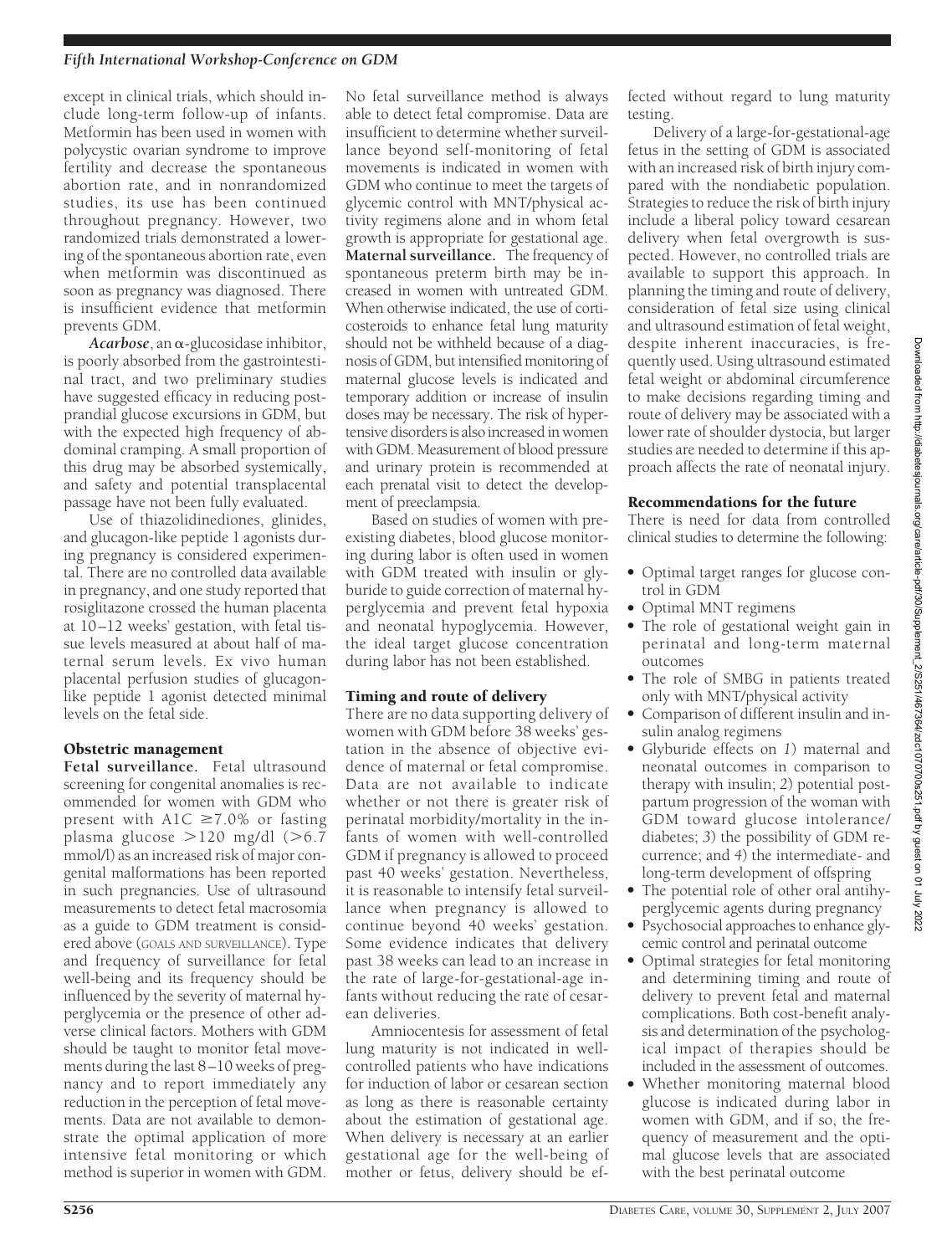## **PANEL III: OFFSPRING**

## Clinical implications

Presentations focused on determinants of birth weight; determinants of the phenotype of infants of women with GDM; fetal, neonatal, and infant risk factors for future growth and development; and the health effects of breastfeeding in infants of women with GDM. In addition to classic risk factors associated with macrosomic infants of women with GDM, there is increasing awareness of childhood risk for obesity, for GDM, and subsequently for type 2 diabetes.

Traditionally, the marker of offspring risk has been macrosomia. Definitions of macrosomia in current use are probably now obsolete, and some measure of adiposity at birth may be more appropriate. Size at birth is a complex interaction between maternal environment and fetal genes. A major component of maternal intrauterine environment is the glucose concentration, and there appears to be a continuum in the relationship with birth weight. However, this relationship is modulated by parity and probably by putative genes for type 2 diabetes and obesity. Maternal restraint of fetal growth, evident especially during the first pregnancy, is inherited through the maternal line related to mitochondrial DNA or maternally expressed genes. Genetic predisposition for type 2 diabetes and obesity may also be inherited from one or both parents by offspring of GDM mothers. Maternal prepregnancy BMI is an independent risk factor for large size at birth, an effect with certain genetic determinants but possibly also environmental components operating in utero.

The importance of the intrauterine environment is highlighted by studies in the general population that indicate an association between poor fetal growth followed by rapid childhood weight gain and subsequent risk of diabetes and CVD in adulthood. Measures aimed at reducing or preventing obesity by modification of lifestyle may also decrease the risk of obesity and diabetes in the offspring. The child's primary care provider should be aware that the child of a mother with GDM has inherent risks of future obesity and diabetes.

Newborn infants of women with GDM have increased adiposity and reduced fat-free mass even if they are not macrosomic. A degree of "catch down" growth occurs over the first year or two, followed by excessive weight, resulting in

risk of obesity by age 5 years. There are few detailed studies of body composition and none relating to appetite, exercise, and other confounders such as psychosocial and ethnic differences.

The extent to which strict control of maternal GDM or postnatal modification in diet such as breastfeeding or bottle-feeding modifies childhood risks is unknown. There are few data on infants of women with GDM who were breastfed, and although reports are conflicting, all but one study show favorable or no significant effect on subsequent health. A study reported after the conference (7) found that children of GDM mothers who were breastfed for  $>3$ months had a 45% decrease in rates of being overweight (BMI  $\geq$ 90th percentile) at 2–8 years compared with those who were bottle-fed.

## Recommendations for the future

- Educate providers regarding the lifelong risk of obesity and type 2 diabetes for the offspring of women with GDM.
- Provide early counseling to families to avoid excessive weight gain, since this may be the first sign of risk. Apply American Diabetes Association guidelines for screening high-risk children and adolescents for future type 2 diabetes.
- Studies are needed that evaluate changes in adiposity over the first 5 years of life, using sophisticated methods that are correlated with standard office measures to derive appropriate standards.
- Follow-up studies that involve large numbers of subjects, that commence at birth and continue long term, are needed to *1*) disentangle the relative contribution of GDM and obesity without hyperglycemia or frank GDM during pregnancy on offspring's risk for obesity and diabetes and *2*) establish the attributable risk of GDM for development of obesity and type 2 diabetes in other populations in addition to the Pimas.
- Studies on breastfeeding with careful attention to the maternal glucose control during this critical period of infant development are needed to determine if there are additional factors that influence the risk of obesity in these children. Data are insufficient to suggest a change in the current recommendations that promote breastfeeding.

#### **PANEL IV: MATERNAL FOLLOW-UP**

## Clinical implications

Communication between the health care providers and with the patient should establish a postdelivery health plan including surveillance for and prevention of diabetes.

There are immediate short- and longterm medical issues to consider after GDM pregnancy. These were addressed by presentations that focused on strategies for *1*) evaluation of glucose metabolism and CVD risk factors postpartum, *2*) breastfeeding by mothers after GDM, *3*) appropriate use of contraception, *4*) links between various types of gestational hypertension and long-term risk of CVD, and *5*) preventing or delaying progression to diabetes after GDM.

Although the majority of women with GDM return to normal glucose tolerance immediately after delivery, a significant number will remain diabetic or continue to have impaired glucose tolerance (IGT). Many will have additional pregnancies in the future. Appropriate family planning and contraception are necessary because of known risks of congenital malformations and early fetal loss if overt diabetes has ensued and of a high risk of abnormal glucose metabolism during subsequent pregnancy, even if glucose metabolism is initially normal after GDM. A majority of women are overweight or obese before the index GDM pregnancy and gain additional weight during pregnancy.

## Status of glucose metabolism

**Post-delivery.** Persistent hyperglycemia in the early puerperium is uncommon and can be excluded by measuring fasting or random capillary blood glucose levels before discharge from the hospital (Table 2). Elevated values (diabetes) should be confirmed with laboratory measurements of fasting plasma glucose (fasting plasma glucose  $\geq$  126 mg/dl,  $\geq$ 7 mmol/l) or postprandial glucose ( $\geq$ 200 mg/dl,  $>11.1$ mmol/l) (8). In such patients, MNT and, if necessary, pharmacological therapy should be continued to maintain good glycemic control and provide sufficient calories for lactation and infant wellbeing. All types of insulin, glyburide, or glipizide can be safely used by breastfeeding women. Limited data suggest that metformin, while excreted into breast milk, does not appear to have harmful neonatal effects; however, larger studies are needed to demonstrate the safety to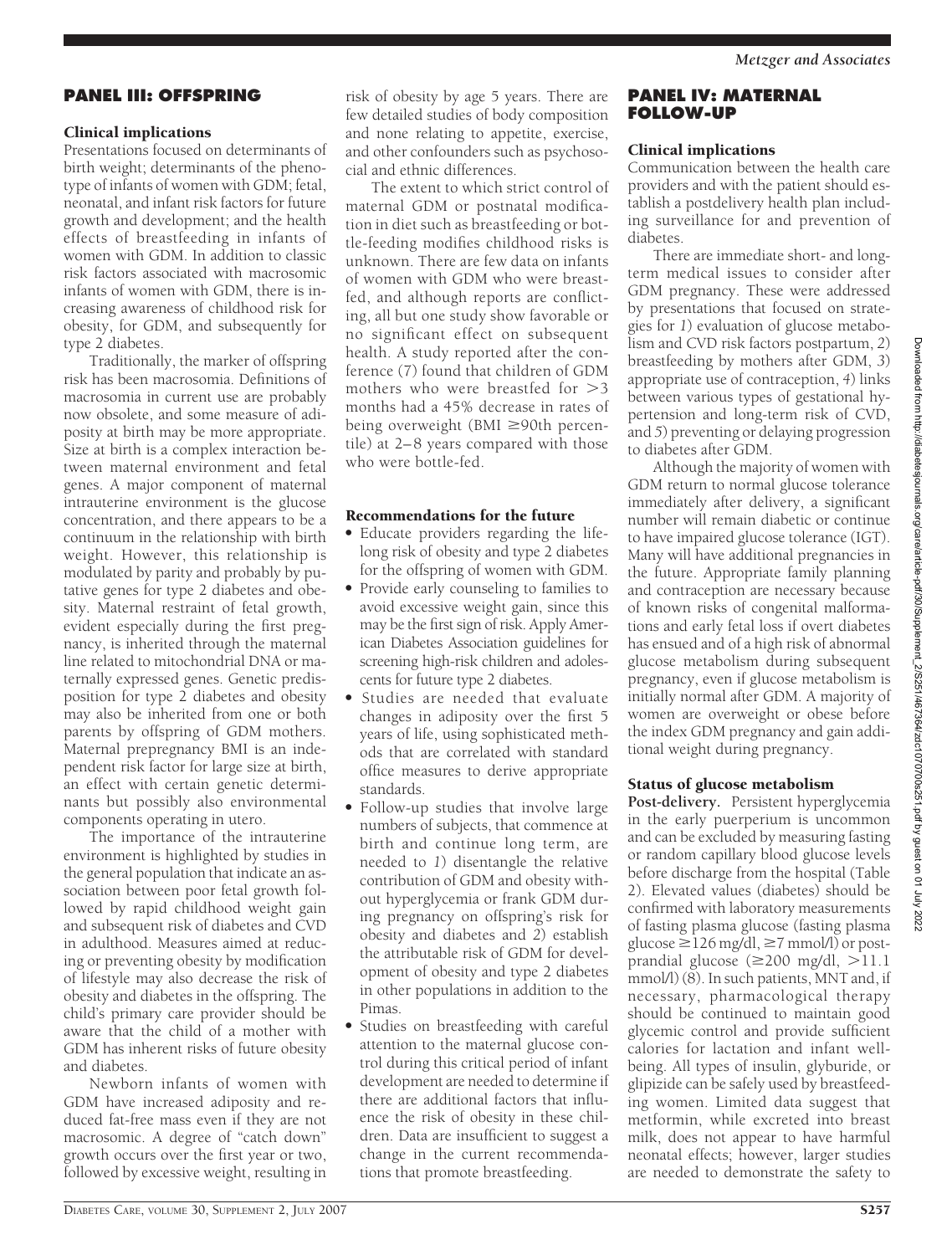| Table 2-Metabolic assessments recommended after GDM |  |  |  |  |
|-----------------------------------------------------|--|--|--|--|
|-----------------------------------------------------|--|--|--|--|

| Time                                                      | Test                             | Purpose                                                           |
|-----------------------------------------------------------|----------------------------------|-------------------------------------------------------------------|
| Post-delivery $(1-3 \text{ days})$                        | Fasting or random plasma glucose | Detect persistent, overt diabetes                                 |
| Early postpartum (around the time of postpartum<br>visit) | $75-g$ 2-h OGTT                  | Postpartum classification of glucose me-<br>tabolism <sup>*</sup> |
| 1 year postpartum                                         | $75-g$ 2-h OGTT                  | Assess glucose metabolism                                         |
| Annually                                                  | Fasting plasma glucose           | Assess glucose metabolism                                         |
| Tri-annually                                              | 75-g 2-h OGTT                    | Assess glucose metabolism                                         |
| Prepregnancy                                              | 75-g 2-h OGTT                    | Classify glucose metabolism                                       |

\*Classification of glucose metabolism by criteria recommended by the American Diabetes Association (8). OGTT, oral glucose tolerance test.

the infant of breastfeeding women using metformin as well as acarbose and glitazones.

**Postpartum.** Glucose tolerance testing should be delayed until 6–12 weeks after delivery in the GDM women who do not have diabetes immediately postpartum. A 75-g oral glucose tolerance test can be coordinated with the postpartum visit (Table 2). Several studies have shown that measuring only the fasting plasma glucose level postpartum is not sufficiently sensitive to identify all women who have IGT or type 2 diabetes. Data presented at the conference indicated that, postpartum, only 34% of the women with IGT or type 2 diabetes had impaired fasting glucose and that 44% of those with type 2 diabetes had fasting levels  $\leq 100$  mg/day  $(<5.5$  mmol $\ell$ ).

It is important to carefully evaluate those who do not have clinical characteristics associated with type 2 diabetes. Measurement of serum anti-GAD antibodies is useful to identify subjects with autoimmune  $\beta$ -cell dysfunction and, when present, close follow-up is warranted, since their carbohydrate tolerance may deteriorate rapidly into overt diabetes. In general, the frequencies of these less common forms of diabetes tend to parallel the background prevalence of these disorders in a given population.

**Long term.** Published studies show that after GDM, 35–60% of women develop type 2 diabetes within 10 years. Thus, accurate diagnosis of glucose abnormalities permits the initiation of strategies for primary prevention of diabetes, a primary goal of follow-up care. It is recommended that glucose metabolism be assessed periodically with an oral glucose tolerance test because of the low sensitivity of fasting plasma glucose alone to detect IGT and diabetes. Currently, large population studies have not established an optimum testing frequency or evaluated modified

testing strategies based on risk factors. In the absence of such data, the panel recommended that after initial postpartum testing, an oral glucose tolerance test should be repeated in 1 year and, at a minimum, every 3 years thereafter (Table 2).

## CVD risk factor assessment

A substantial number of women with prior GDM share many characteristics with subjects that have the metabolic syndrome (e.g., glucose intolerance, insulin resistance, central obesity, elevated triglycerides, and low HDL cholesterol) and inflammatory markers (e.g., high-sensitivity C-reactive protein and interleukin-6). Evidence was reviewed suggesting that women with GDM may manifest short-term endothelial dysfunction during late pregnancy that is manifested as transient hypertension. Long-term endothelial dysfunction may be associated later in life with increased risk of chronic hypertension and CVD. Insulin resistance may be implicated in transient hypertension and has been associated with inflammatory responses. It has been suggested that chronic states of insulin resistance may produce chronic inflammation, adversely affecting vascular reactivity and atherogenesis, and may set up future hypertension and ischemic vascular disease in these women. In the absence of established specific strategies for women with GDM, standard screening guidelines for CVD risk factor assessment should be followed at the times that glucose metabolism is evaluated (Table 2).

## Breastfeeding

The effect of breastfeeding per se on subsequent risk of diabetes is not clear. Limited studies show lower rates of postpartum diabetes and fasting glucose levels in breastfeeding women with

prior GDM and a protective effect with lower diabetes rates in healthy women who breastfed. Pending clarification of these issues, all women, including those with prior GDM, should be actively encouraged to exclusively breastfeed to the greatest extent possible during the first year of life.

#### Contraception or pregnancy planning

Contraceptive options can be tailored to individual lifestyle and preference. Nonhormonal methods can be prescribed using standard guidelines. Combination oral contraceptives containing the lowest doses should be prescribed and can be started 6–8 weeks after delivery if the woman is breastfeeding. However, in the Latino population of breastfeeding women, the use of progestin-only oral contraceptives (e.g., 0.35 mg/day norethindrone) and long-acting injectable depomedroxyprogesterone acetate (150 mg every 3 months) was associated with a two- to threefold increase in diabetes risk. Thus, progestin-only agents should be used with caution during breastfeeding. Pregnancy planning should include evaluation of glucose tolerance and, if abnormal, treatment of hyperglycemia before discontinuation of contraception.

## Diabetes prevention

During pregnancy, women are routinely screened for GDM, by assessing risk factors, doing blood glucose testing, or both. A diagnosis of GDM identifies women at high risk for diabetes. This routine clinical identification represents a unique opportunity and a responsibility for caregivers to educate the patient and health care system for the need for primary diabetes prevention. There is substantial research evidence that lifestyle change and use of metformin or thiazolidinediones (troglitazone and pioglitazone) can prevent or delay the progression of IGT to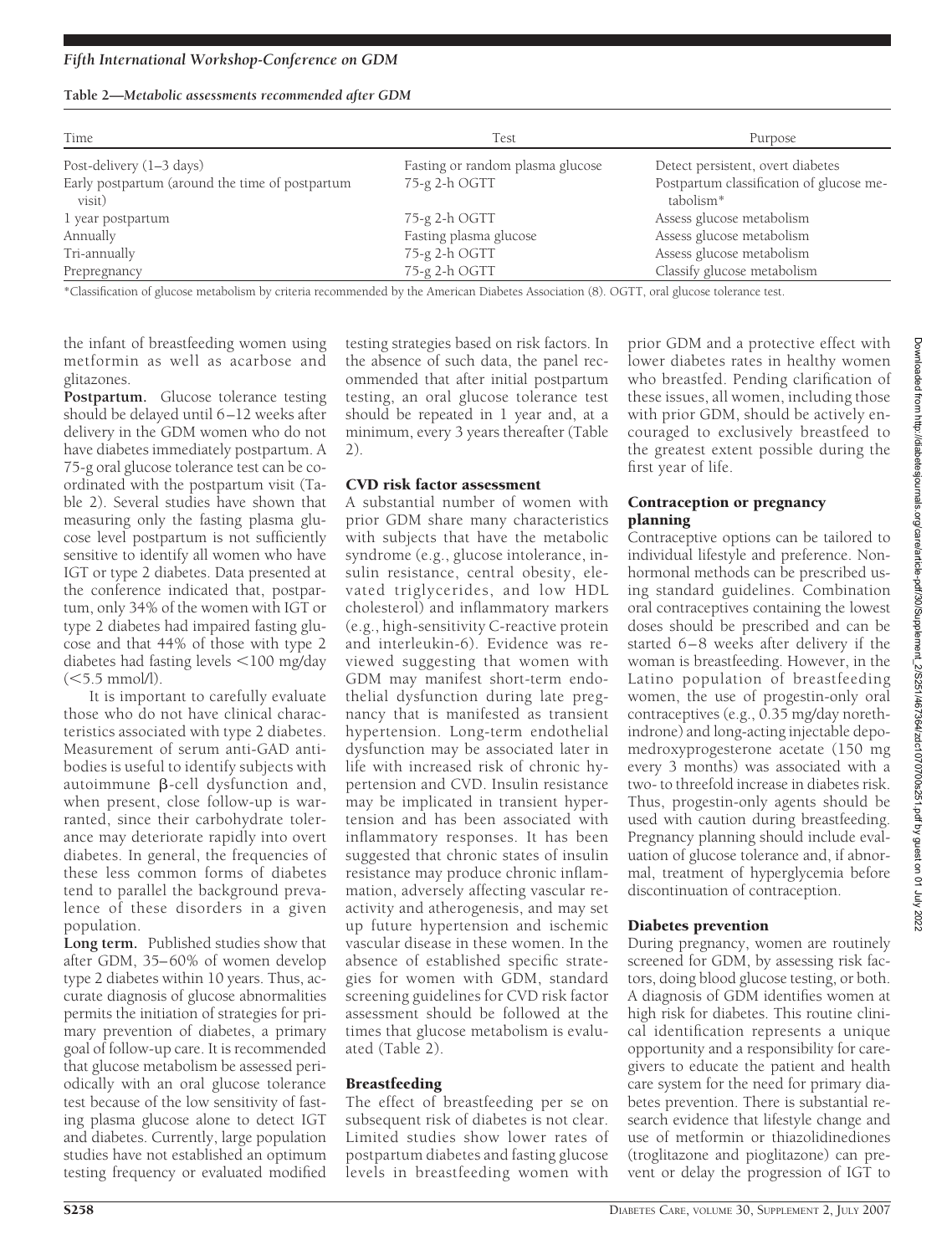Mouzon, David Hadden,\* Boyd Metzger, Jeremy Oats,\* David J. Pettitt, David Sacks,\* Richard Watanabe.

**Panel II.** Deborah Conway, Donald Coustan,\* Moshe Hod, Lois Jovanovic, John Kitzmiller,\* Siri Kjos, Mark Landon, Alberto de Leiva,\* Thomas Moore, Diane Reader, Janet Rowan.

**Panel III.** Patrick M. Catalano, Dana Dabelea, David B. Dunger,\* Erica P. Gunderson, David J. Pettitt\*. (\*Panel

**Panel IV.** Marshall Carpenter, Andrea Dunaif, John L. Kitzmiller, Siri Kjos,\* Robert E. Ratner, Christos Zoupas\*.

(\*Panel chairpersons.)

(\*Panel chairpersons.)

(\*Panel chairpersons.)

chairpersons.)

type 2 diabetes after GDM. Researchers and health care providers should actively support public health initiatives such as the Diabetes in Women Action Plan to educate public, patients, and providers about the risk of GDM and cooperate with the National Diabetes Education and Prevention for GDM Initiative (NDEP@ hagersharp.com) for implementation of the Diabetes Prevention Program lifestyle program into the public sector.

## Recommendations for the future

Studies indicated below are needed for optimal postpartum and long-term health of women who have had GDM.

- Risks and timeline for progression to diabetes: The timeline for the development of diabetes after delivery appears to vary depending on risk factors and whether IGT is present after GDM. An optimal follow-up and testing strategy needs to be established for those who do not have IGT at initial postpartum testing.
- Prevention of diabetes: Women with prior GDM who develop IGT are an identified high-risk group, already linked to the health care system. Studies are needed to *1*) establish optimal timing and cost-effectiveness of diabetes prevention interventions; *2*) find effective ways to deliver preventive interventions in this population (both translational research and health care funding are needed to accomplish this objective); and *3*) link prevention of diabetes in women with GDM to the equally important goal of preventing childhood obesity and metabolic syndrome in their offspring.
- Risks of CVD: The risks and mechanisms for the development of CVD (hyperlipidemia, hypertension, and atherosclerosis) need to be established by follow-up studies in women with prior GDM. Women with prior GDM share many characteristics with people who have the metabolic syndrome, and these relationships need clarification.
- Inter-pregnancy care: Research is needed to achieve optimal outcome in pregnancies after GDM. Issues to be addressed by prospective clinical trials include *1*) whether it is beneficial to delay or avoid subsequent pregnancy, *2*) whether to breastfeed and for how long, and *3*) optimal choice of hormonal contraceptive.

**Acknowledgments**— The individuals who contributed to the development of this report as members of Panels I–IV are listed in the APPENDIX. Their important contributions are greatly appreciated by the writing group members/authors of this report. We also wish to thank Shirley Ash of the American Diabetes Association for the great assistance that she provided from the initial stages of organizing the Fifth International Workshop-Conference on GDM to the publication of the proceedings.

## **APPENDIX**

## Panel members

**Panel I.** Thomas A. Buchanan,\* Alberto de Leiva, Gernot Desoye, Assiamira Ferrara, Jed Friedman, Sylvie Hauguel-de

## **Table 1—***Screening strategy for detecting GDM*

GDM risk assessment: Should be ascertained at the first prenatal visit

- Low risk: Blood glucose testing not routinely required if *all* of the following characteristics are present:
	- Member of an ethnic group with a low prevalence of GDM
	- No known diabetes in first-degree relatives
	- $\rho$  Age  $\leq$  25 years
	- Weight normal before pregnancy
	- Weight normal at birth
	- No history of abnormal glucose metabolism
	- No history of poor obstetric outcome
- Average risk: Perform blood glucose testing at 24–28 weeks using either:
	- Two-step procedure: 50 g glucose challenge test (GCT) followed by a diagnostic oral glucose tolerance test in those meeting the threshold value in the GCT.
	- One-step procedure: Diagnostic oral glucose tolerance test performed on all subjects.
- High-risk: Perform blood glucose testing as soon as feasible, using the procedures described above if one or more of these are present:
	- Severe obesity
	- Strong family history of type 2 diabetes
	- Previous history of: GDM, impaired glucose metabolism, or glucosuria If GDM is not diagnosed, blood glucose testing should be repeated at 24–28 weeks or at any time a patient has symptoms or signs that are suggestive of hyperglycemia.

Reproduced with minor modifications from Metzger et al. (9). "Weight normal at birth" is an additional low-risk criterion that must now be met.

## **Table 2—***Diagnosis of GDM by an oral glucose tolerance test*

| Fasting‡ |                     | Oral glucose load*   |                     |               |  |
|----------|---------------------|----------------------|---------------------|---------------|--|
|          |                     | $100-g$ glucose†     |                     | 75-g glucose† |  |
|          | $95 \text{ mg/dl}$  | $5.3 \text{ mmol/l}$ | $95 \text{ mg/dl}$  | $5.3$ mmol/l  |  |
| $1-h$ †  | $180 \text{ mg/dl}$ | $10.0$ mmol/l        | $180 \text{ mg/dl}$ | $10.0$ mmol/l |  |
| $2-h$ #  | $155 \text{ mg/dl}$ | $8.6 \text{ mmol/l}$ | $155$ mg/dl         | $8.6$ mmol/l  |  |
| $3-h$ #  | 140 mg/dl           | $7.8$ mmol/l         |                     |               |  |

Data are from Metzger et al. (9). \*The test should be performed in the morning after an overnight fast of at least 8 h but not more than 14 h and after at least 3 days of unrestricted diet ( $\geq$ 150 g carbohydrate/day) and physical activity. The subject should remain seated and should not smoke throughout the test. †Two or more of the venous plasma glucose concentrations indicated below must be met or exceeded for a positive diagnosis. ‡The cutoff values are those proposed by Carpenter and Coustan (10) for extrapolation of the whole blood glucose values found by O'Sullivan and Mahan (11) to plasma glucose concentrations.